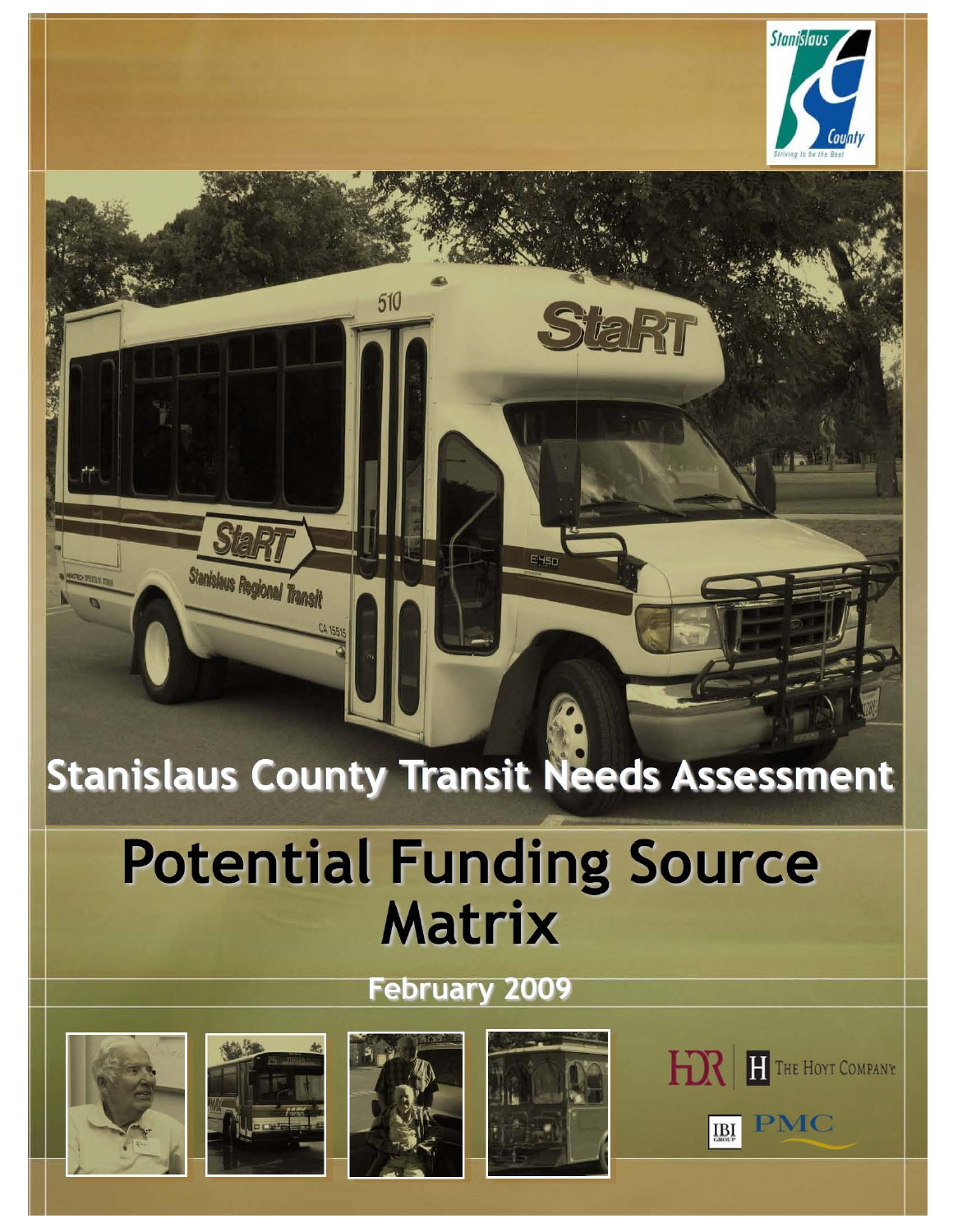

### **TABLE OF CONTENTS**

| 3. STANISLAUS COUNTY TRANSIT NEEDS ASSESSMENT: POTENTIAL |  |
|----------------------------------------------------------|--|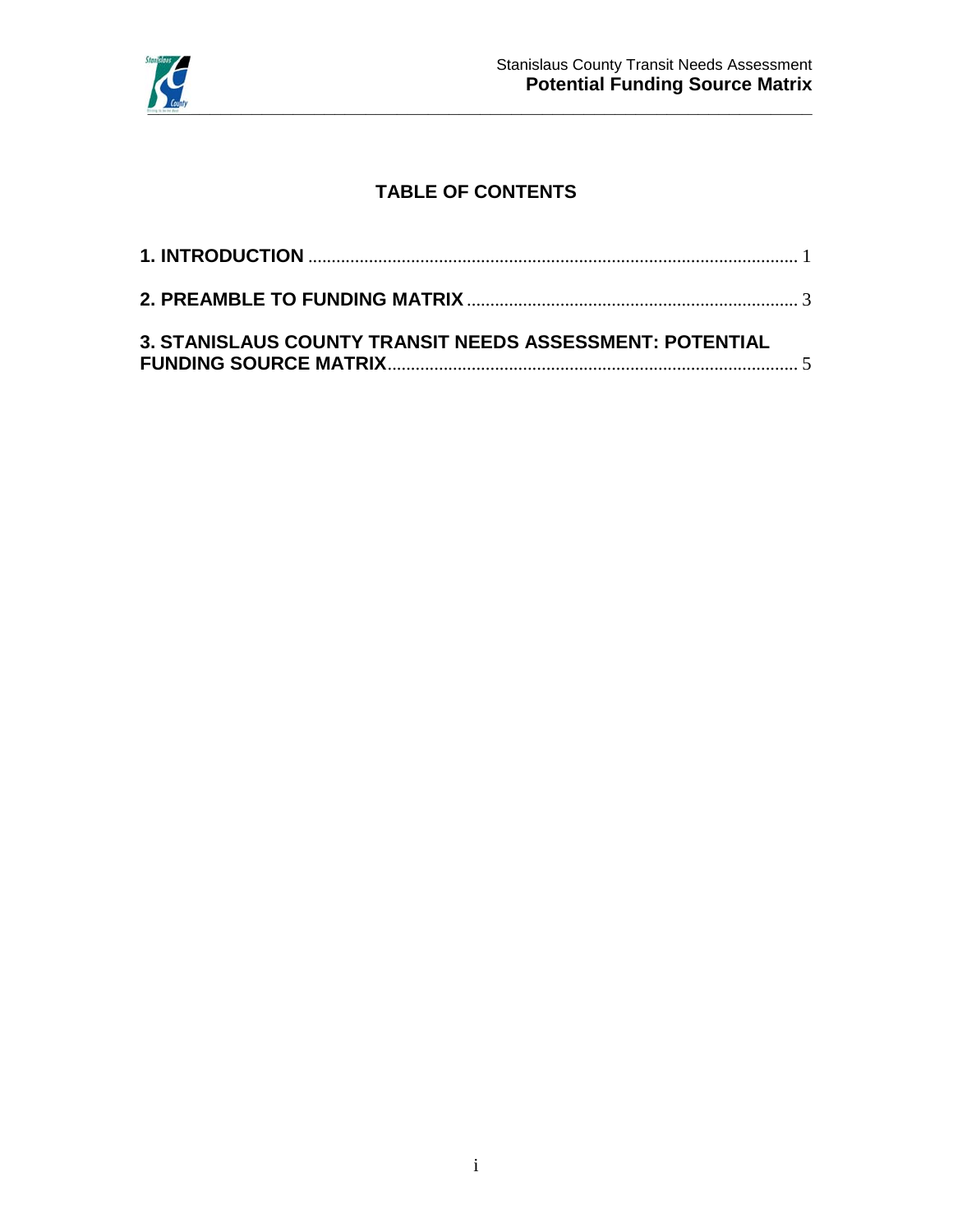

#### <span id="page-2-0"></span>**1. INTRODUCTION**

HDR Engineering, Inc. was engaged to conduct the Stanislaus County Transit Needs Assessment Study. The primary focus of this study is to identify the mobility needs of seniors aged 60 years and older, and persons with disabilities residing in Stanislaus County, and to develop feasible service strategies to effectively and efficiently meet these needs. Objectives of the study include:

- **Residential Concentrations:** Identify where seniors and persons with disabilities are currently concentrated.
- **Travel Patterns:** Define concentrated travel patterns that can be effectively served by scheduled transit services and dial-a-rides, and define travel patterns that may be more appropriately served by nontraditional modes.
- **Core Travel Times:** Identify peak travel days or times of day for seniors and persons with disabilities
- **Range of Trip Purposes:** Identify key trip purposes and the type of transportation services that are most appropriate to accommodate different trip purposes.
- **Travel Requirements:** Identify service design features (vehicle type and level of driver assistance) required to effectively meet the travel needs of seniors and persons with disabilities in Stanislaus County.
- **Satisfied Demand and Travel Needs:** Identify those needs that are currently being well served, or could be better served by the wide range of existing public and private services currently offered in Stanislaus County.
- **Unsatisfied Needs and Service Gaps:** Identify current and future travel needs that are not or cannot be met by the current range of existing public and private services currently offered in Stanislaus County. Identify gaps within the context of Stanislaus Council of Governments' (StanCOG) definition of "unmet transportation needs that are reasonable to meet". In situations where needs cannot be reasonably served by public transit options, identify alternative transportation service strategies.

The following document was prepared by PMC, (sub-consultant to the HDR team) to provide an overview of potential funding sources for public transit and transportation services provided by social service and non-profit agencies. The following document includes a brief discussion of potential funding sources and a summary matrix that: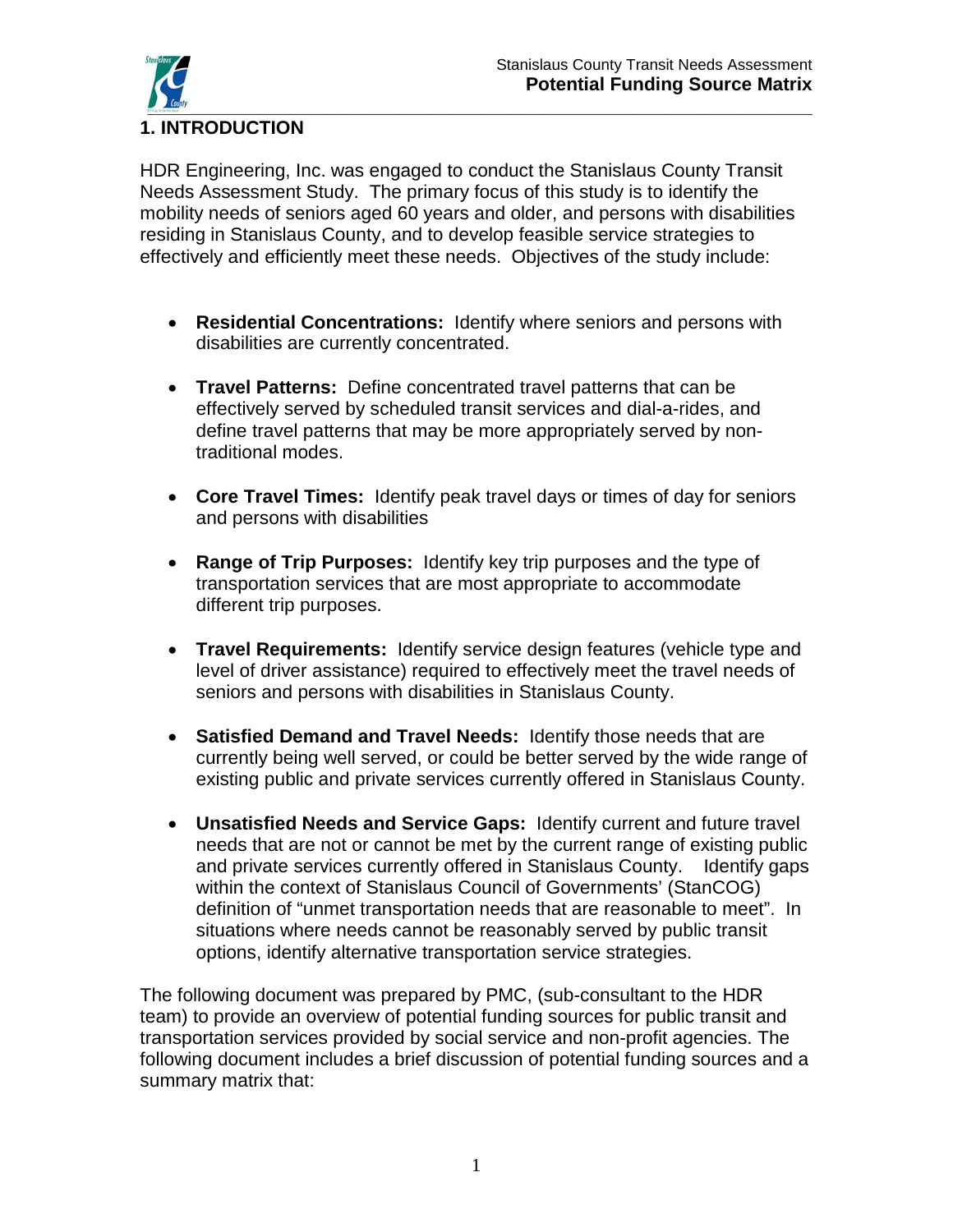

- Provides a description of the program.
- Outlines program eligibility and who can apply.
- Annual amounts available.
- Who decides on how funds are allocated.
- Whether funds are available through a funding formula process or through competition.

Where appropriate, applicable funding sources will be included in the development of a financial plan for the recommended Stanislaus County Transit Needs Assessment Service strategies.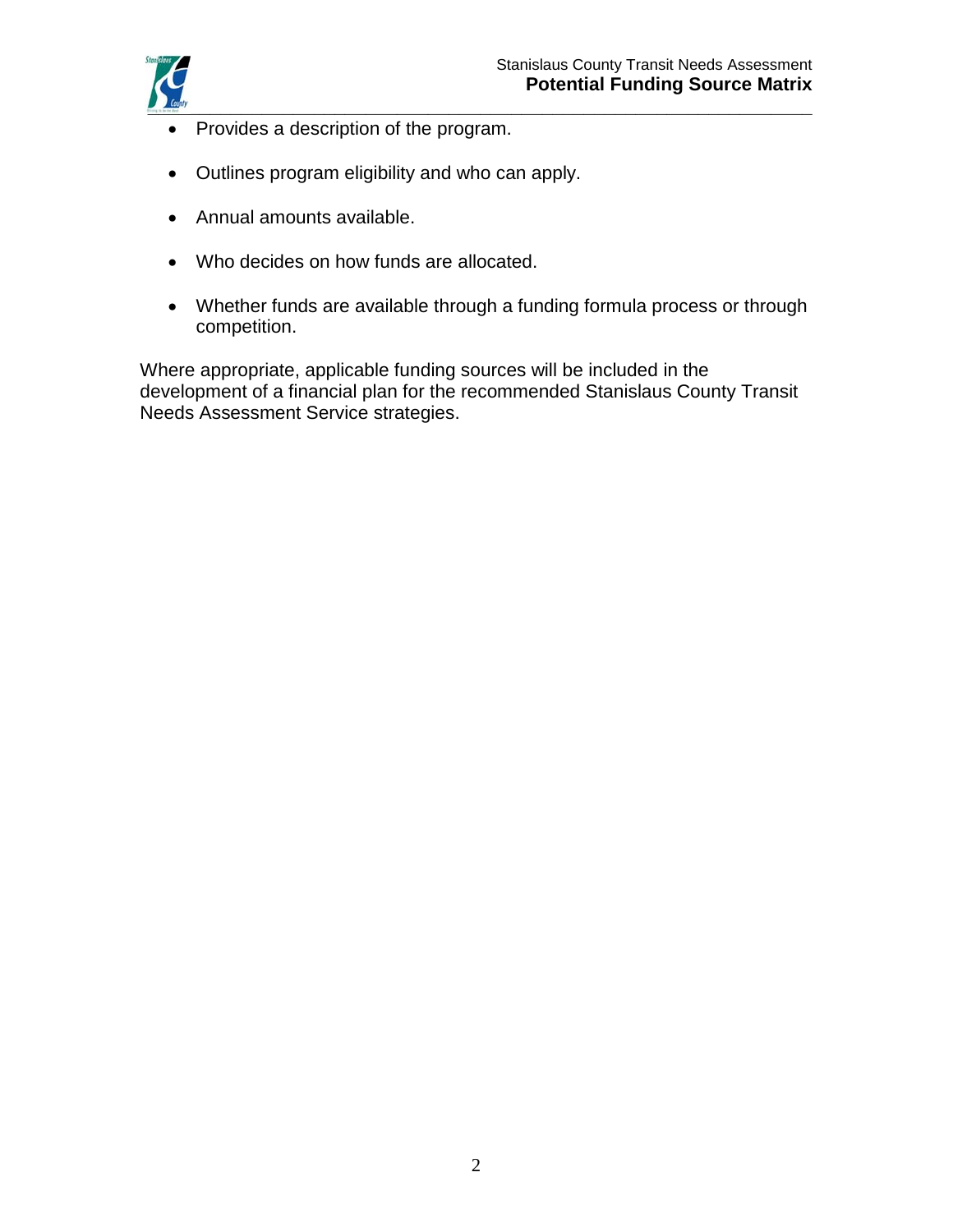$\overline{a}$ 

#### <span id="page-4-0"></span>**\_\_\_\_\_\_\_\_\_\_\_\_\_\_\_\_\_\_\_\_\_\_\_\_\_\_\_\_\_\_\_\_\_\_\_\_\_\_\_\_\_\_\_\_\_\_\_\_\_\_\_\_\_\_\_\_\_\_\_\_\_\_\_\_ 2. PREAMBLE TO FUNDING MATRIX**

A total of 25 potential revenue sources are identified in the funding matrix. The revenue sources that potentially have the greatest opportunities for use toward specialized transportation services in Stanislaus County include the following:

- Federal Transit Administration (FTA) Section 5310 Transportation for Elderly Persons and Persons with Disabilities
- FTA Section 5316 Jobs Access and Reverse Commute (JARC) funds
- FTA Section 5317 New Freedom funds
- Transportation Development Act  $(TDA)^1$  $(TDA)^1$  funds
- Fare Revenues/Rider Donations/Contract Revenues
- Fundraisers/Community Donations
- Volunteers (who donate time to reduce program delivery cost)

These revenue sources are either currently available for eligible projects in Stanislaus County (JARC and New Freedom), or are, when available, proven revenue sources for specialized transit service (FTA 5310, TDA, fares and donations, and volunteers (cost savings)).

Federal JARC and New Freedom funds are currently programmed by Stanislaus Council of Governments (StanCOG) in the regional (Federal Transportation improvement program (FTIP). A total of \$659,000 in JARC, and \$304,000 in New Freedom, is programmed over a three year funding cycle from FY 2007-08 through 2009-10. A local funding match (20% for capital, 50% for operating) is required to leverage these federal funds. In addition, projects that are eligible for JARC and New Freedom funds must be based on the Coordinated Public Transit-Human Services Transportation Plan approved by StanCOG in FY 2007/2008. These federal revenue sources are currently available to eligible applicants in Stanislaus County, including social service agencies, private and public transportation operators, and non-profit organizations. It was indicated by StanCOG that these revenues could be carried over into future years until they are utilized.

TDA funds are administered StanCOG and are used to fund public transit services throughout Stanislaus County, StanCOG TDA administration and planning, and non-motorized projects. Any funds left after funding public transit, StanCOG and the non-motorized projects may be used for street and road purposes.

<span id="page-4-1"></span> $1$  The Transportation Development Act (TDA) provides two major sources of funding for public transportation: the Local Transportation Fund (LTF) and the State Transit Assistance fund (STA). These funds are for the development and support of public transportation needs that exist in California and are allocated to areas of each county based on population, taxable sales and transit performance.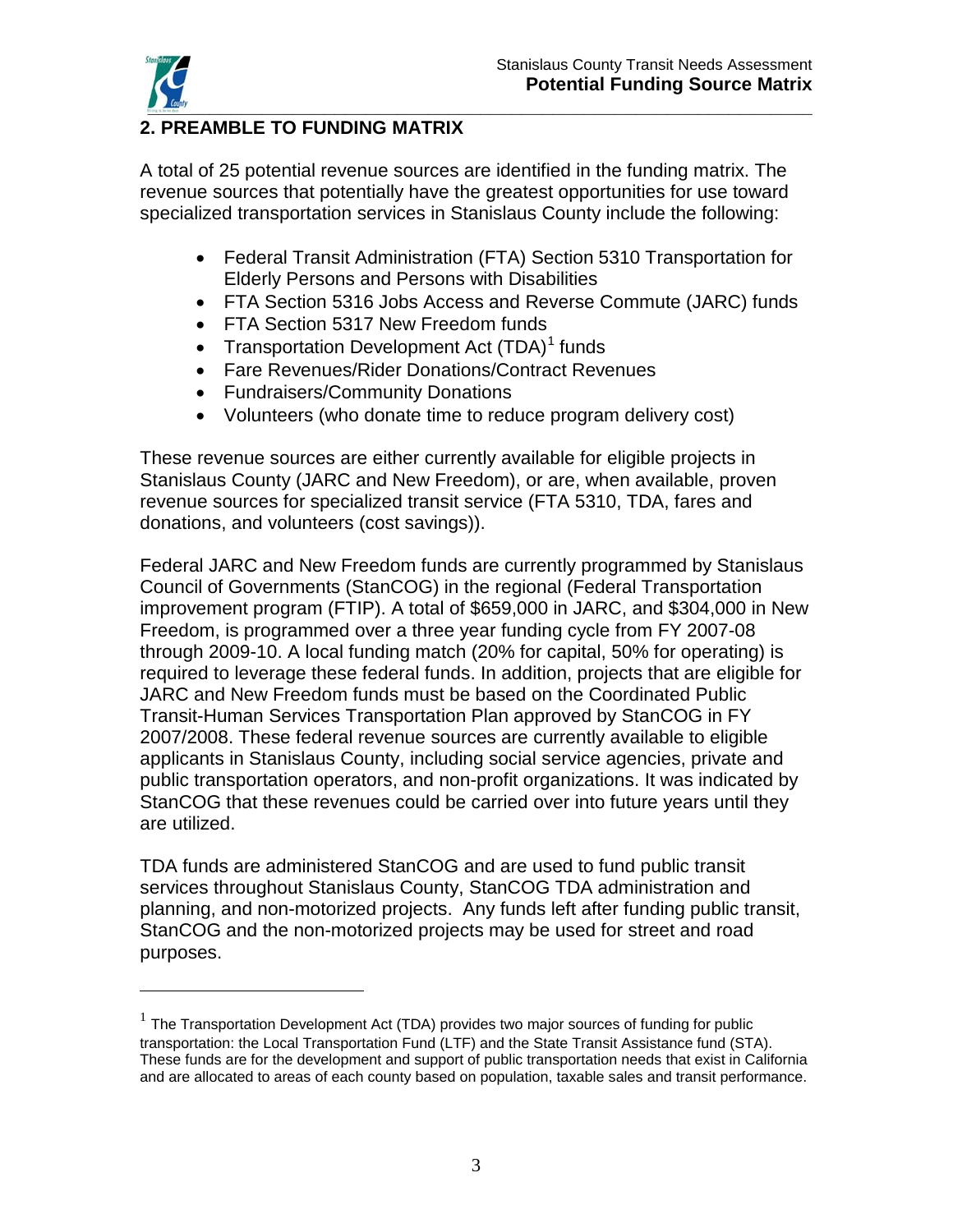

In January 2009, StanCOG revised its allocations of available TDA funds due to warnings from the State of the loss of some of the State Transit Assistance (STA) funds because of the economic and state budget crisis. Due to the revision, of the \$15 million of Local Transportation Fund (LTF), an estimated \$12.1 million will be used for public transit, \$900,000 for StanCOG TDA administration, planning and non-motorized projects and \$2.0 million for Streets and Roads. Because sales tax revenues generated during FY 2008/2009 make up the LTF, the \$15 million LTF estimate could be subject to change, especially if the latter half of the fiscal year's sales tax revenues fall short of projections. For Fiscal Year 2009/2010 and potentially beyond, indications are that STA funds will be used to balance the State budget and will not be available for public transit.

As part of our research, other potential non-traditional sources of funding were identified, but are not proven sources of revenue for specialized transit services. These non-traditional sources tend to be one-time competitive grant programs or are financing mechanisms driven primarily by the pace of population growth and new development. Examples of these non-traditional sources include other foundation grants, Community Services Block Grants, United Way grants, and developer fees. Other revenue sources that have been used for specialized services in other parts of the state but are currently unavailable to Stanislaus County include voter approved local transportation sales taxes. Eligibility of transportation services for seniors and persons with disabilities was established through discussions with program representatives. Examples of recent applications are given where available.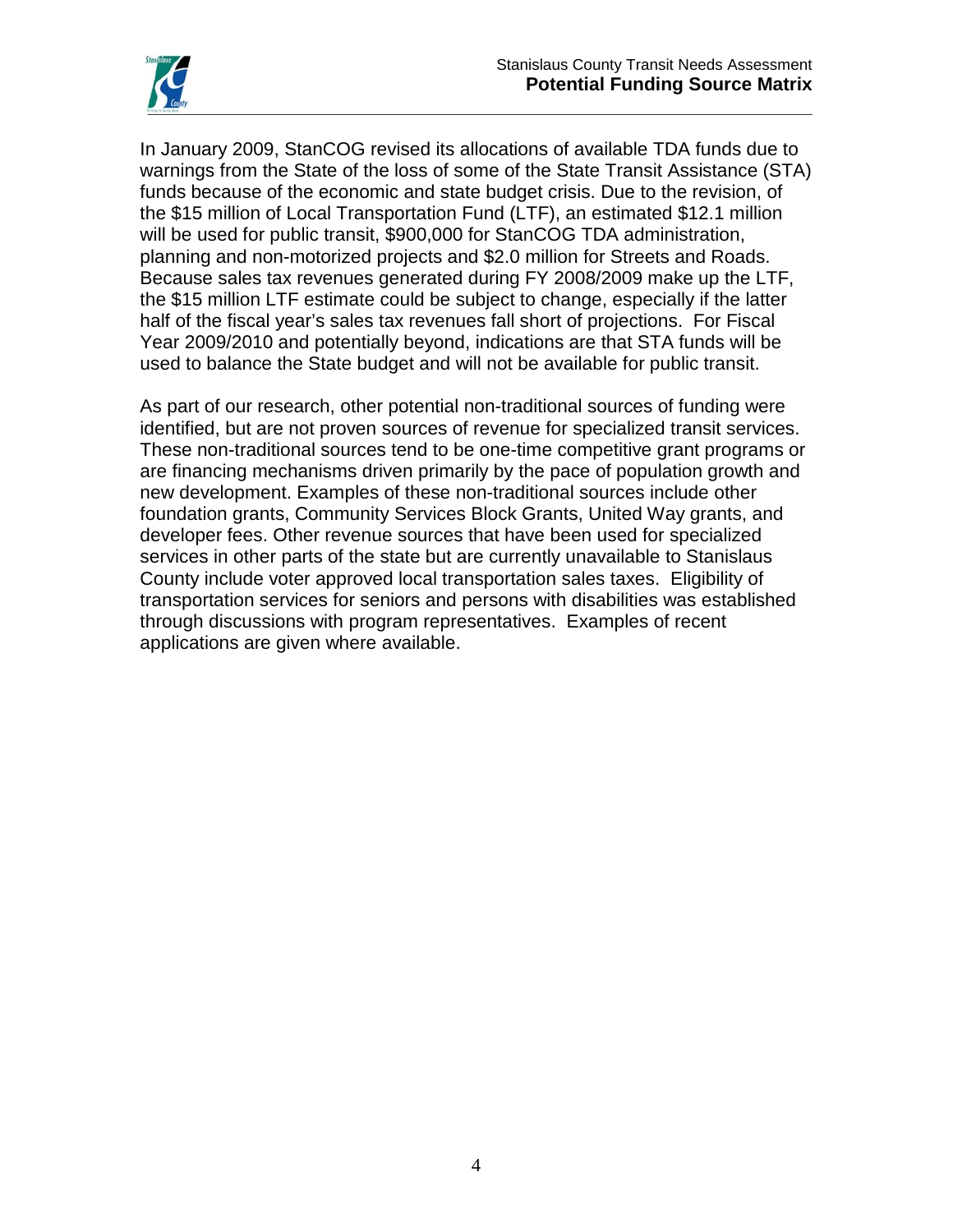

### <span id="page-6-0"></span>**3. STANISLAUS COUNTY TRANSIT NEEDS ASSESSMENT: POTENTIAL FUNDING SOURCE MATRIX**

|                | <b>Potential Funding</b><br><b>Source</b>                                                                       | <b>Description/ Eligible Uses (Capital/O&amp;M)</b>                                                                                                                                                                                                                                                                                                                                                                                                                                                                                                                                                                                                                                                                                  | Who can claim the funds?                                                                                                                                                                                                                                                                                                                                                                                                                                                                                                                                                                                                                                                                                                                                                                                                                              | <b>Annual Amount</b>                                                        | Who decides which projects get funded?                                                                                                                                                                                                                             | <b>Competitive or</b><br><b>Formula Funds</b>                                    |
|----------------|-----------------------------------------------------------------------------------------------------------------|--------------------------------------------------------------------------------------------------------------------------------------------------------------------------------------------------------------------------------------------------------------------------------------------------------------------------------------------------------------------------------------------------------------------------------------------------------------------------------------------------------------------------------------------------------------------------------------------------------------------------------------------------------------------------------------------------------------------------------------|-------------------------------------------------------------------------------------------------------------------------------------------------------------------------------------------------------------------------------------------------------------------------------------------------------------------------------------------------------------------------------------------------------------------------------------------------------------------------------------------------------------------------------------------------------------------------------------------------------------------------------------------------------------------------------------------------------------------------------------------------------------------------------------------------------------------------------------------------------|-----------------------------------------------------------------------------|--------------------------------------------------------------------------------------------------------------------------------------------------------------------------------------------------------------------------------------------------------------------|----------------------------------------------------------------------------------|
|                | <b>Federal/State</b><br><b>Transportation</b>                                                                   |                                                                                                                                                                                                                                                                                                                                                                                                                                                                                                                                                                                                                                                                                                                                      |                                                                                                                                                                                                                                                                                                                                                                                                                                                                                                                                                                                                                                                                                                                                                                                                                                                       |                                                                             |                                                                                                                                                                                                                                                                    |                                                                                  |
|                | <b>Metropolitan Planning</b><br><b>Grants (Federal</b><br><b>Transit Administration</b><br><b>Section 5303)</b> | To assist in development of transportation improvement<br>programs, long-range transportation plans, and other<br>technical studies. Activities assisted under this section<br>may include preparation of transportation plans<br>including transportation improvement programs and<br>management systems; studies related to transportation<br>management, operations, capital requirements, and<br>economic feasibility; evaluation of previously funded<br>capital projects; and other related activities in<br>preparation for the construction, acquisition, or improved<br>operation of transportation systems, facilities, and<br>equipment. Could be used to fund update<br>assessments of senior and disabled travel needs. | Apportionments are made to the States for formula<br>distribution to the Metropolitan Planning<br>Organization to be used in urbanized areas within<br>each State.                                                                                                                                                                                                                                                                                                                                                                                                                                                                                                                                                                                                                                                                                    | StanCOG received a FY 2007<br>allocation of \$228,202.                      | StanCOG prepares the annual Overall Work<br>Program (OWP) and allocates FTA 5303 funds<br>for various OWP objectives, including transit<br>planning.                                                                                                               | Federal formula<br>funding to<br>transportation<br>planning agencies.            |
| $\overline{2}$ | <b>Urbanized Formula</b><br><b>Grants (FTA 5307)</b>                                                            | To assist in financing the acquisition, construction, cost-<br>effective leasing, maintenance, planning, and<br>improvement of facilities and equipment for use by<br>operation, lease, contract, or otherwise in mass<br>transportation service. For urbanized areas with<br>populations under 200,000, the grant could assist with<br>the payment of operating expenses to improve or to<br>continue such service by operation, lease, contract or<br>otherwise.                                                                                                                                                                                                                                                                   | Funds are made available to urbanized areas<br>through designated recipients which must be public<br>entities and legally capable of receiving and<br>dispensing Federal funds. Caltrans is the<br>designated recipient for urbanized areas of 50,000<br>to 200,000 population. Recipients must work<br>through their Regional Transportation Planning<br>Agency to submit a program of projects for funding.                                                                                                                                                                                                                                                                                                                                                                                                                                         | Modesto allocation for FY 2008-09:<br>\$3.1 million; Turlock \$1.9 million. | StanCOG prepares the Program of Projects for<br>funding and includes the project list as part of the<br>federal transportation improvement program.<br>Funding is awarded per the prioritization of<br>projects in the federal transportation<br>improvement plan. | Federal formula<br>funding to<br>urbanized public<br>transit systems.            |
| 3              | <b>Bus Capital Grant</b><br>(FTA 5309)                                                                          | The Bus and Bus Facilities program provides capital<br>assistance for new and replacement buses and related<br>equipment and facilities. Eligible capital projects include<br>the purchasing of buses for fleet and service expansion,<br>bus maintenance and administrative facilities, transfer<br>facilities, bus malls, transportation centers, intermodal<br>terminals, park-and-ride stations, acquisition of<br>replacement vehicles, bus rebuilds, bus preventive<br>maintenance, passenger amenities such as passenger<br>shelters and bus stop signs, accessory and<br>miscellaneous equipment such as mobile radio units,<br>supervisory vehicles, fare boxes, computers and shop<br>and garage equipment.                | Eligible recipients for capital investment funds are<br>public bodies and agencies (transit authorities and<br>other state and local public bodies and agencies<br>thereof) including states, municipalities, other<br>political subdivisions of states; public agencies and<br>instrumentalities of one or more states; and certain<br>public corporations, boards and commissions<br>established under state law. Funds are allocated<br>on a discretionary basis. Private companies<br>engaged in public transportation and private non-<br>profit organizations are eligible sub recipients of<br>FTA grants. Private operators may now receive<br>FTA funds as a pass through without competition if<br>they are included in a program of projects<br>submitted by the designated public authority acting<br>as the direct recipient of a grant. | Modesto receipt for FY 2008:<br>\$245,000                                   | StanCOG prepares the Program of Projects for<br>funding and includes the project list as part of the<br>federal transportation improvement program.<br>Funding is awarded per the prioritization of<br>projects in the federal transportation<br>improvement plan. | Congress fully<br>earmarks all<br>available funding<br>for specific<br>projects. |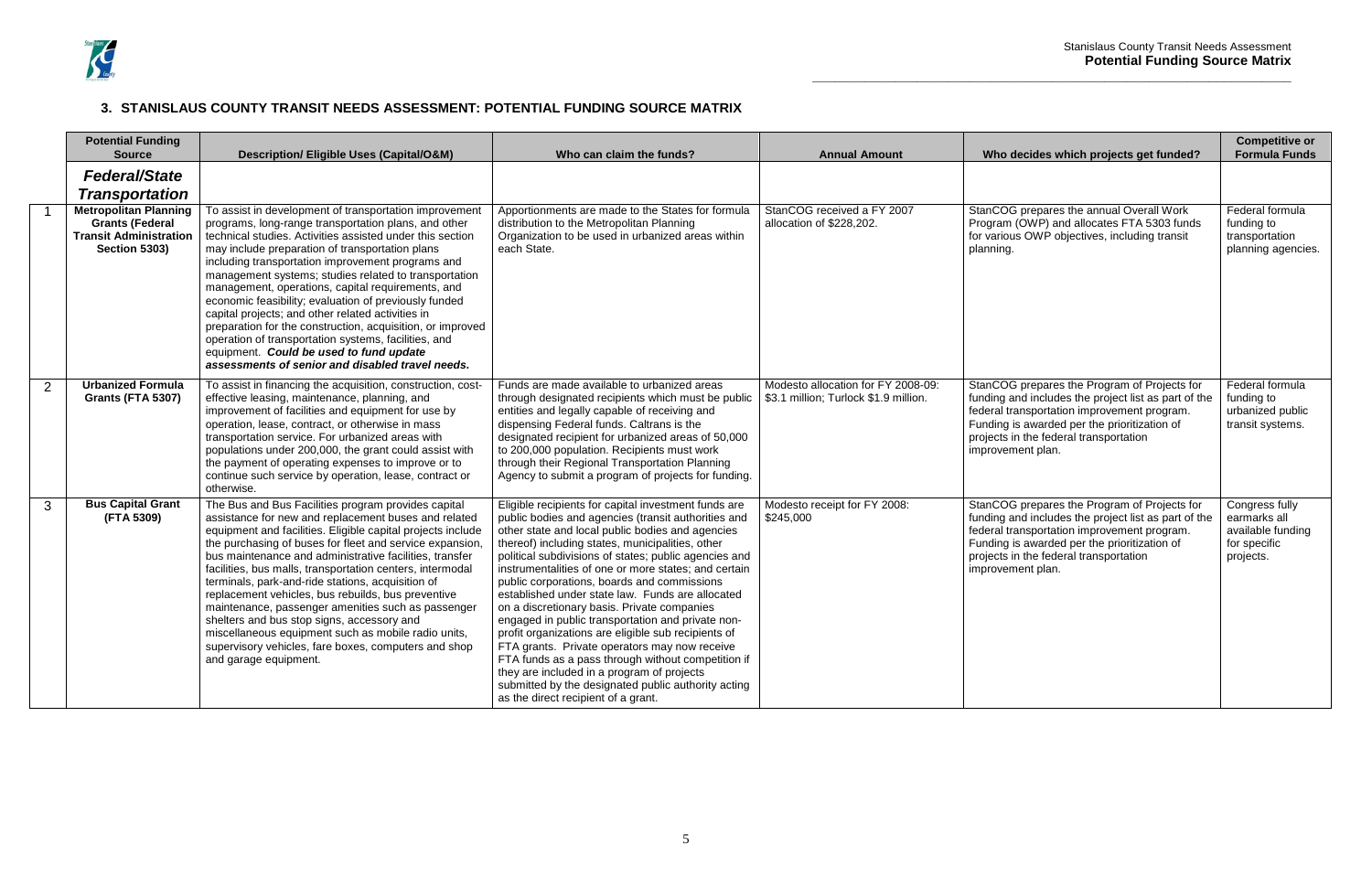#### Stanislaus County Transit Needs Assessment **Potential Funding Source Matrix**

|                | <b>Potential Funding</b><br><b>Source</b>                                                                 | <b>Description/ Eligible Uses (Capital/O&amp;M)</b>                                                                                                                                                                                                                                                                                                                                                                                                                                                                                                                                                                                                                                                                                                             | Who can claim the funds?                                                                                                                                                                                                                                                                                                                                                                                                                                                                           | <b>Annual Amount</b>                                                                                                                                                                                                | Who decides which projects get funded?                                                                                                                                                                                                                                                                                                                                                                                                                                                                                                                                                                        | <b>Competitive or</b><br><b>Formula Funds</b>                                                           |
|----------------|-----------------------------------------------------------------------------------------------------------|-----------------------------------------------------------------------------------------------------------------------------------------------------------------------------------------------------------------------------------------------------------------------------------------------------------------------------------------------------------------------------------------------------------------------------------------------------------------------------------------------------------------------------------------------------------------------------------------------------------------------------------------------------------------------------------------------------------------------------------------------------------------|----------------------------------------------------------------------------------------------------------------------------------------------------------------------------------------------------------------------------------------------------------------------------------------------------------------------------------------------------------------------------------------------------------------------------------------------------------------------------------------------------|---------------------------------------------------------------------------------------------------------------------------------------------------------------------------------------------------------------------|---------------------------------------------------------------------------------------------------------------------------------------------------------------------------------------------------------------------------------------------------------------------------------------------------------------------------------------------------------------------------------------------------------------------------------------------------------------------------------------------------------------------------------------------------------------------------------------------------------------|---------------------------------------------------------------------------------------------------------|
| $\overline{4}$ | <b>Transportation for</b><br><b>Elderly Persons and</b><br><b>Persons with</b><br>Disabilities (FTA 5310) | Section 5310 FTA funding may be used for eligible<br>transit capital expenses needed to provide efficient and<br>coordinated specialized transportation service for elderly<br>persons and persons with disabilities. Projects must be<br>included in a locally derived coordinated human service<br>transportation plan providing for the maximum feasible<br>coordination of transportation services, and must<br>provide for the maximum feasible participation of non-<br>profit operators. Preliminary discussion by the federal<br>government is being considered to allow this revenue to<br>be used toward operations. However, any change to this<br>program may not likely occur until the next federal<br>transportation legislation in a few years. | Eligible applicants include private nonprofit<br>corporations or public agencies where no private<br>nonprofits are readily available to provide the<br>proposed service or that have been approved by<br>the State of California to coordinate services for<br>elderly persons and persons with disabilities.                                                                                                                                                                                     | Depends on scoring of application for<br>grant funding by statewide evaluation<br>committee in concert with Caltrans. FY<br>2008 allocation to California is about<br>\$13.5 million. The local match is<br>11.47%. | Projects are awarded through a competitive<br>application process. Regional transportation<br>planning agencies score projects from their<br>region utilizing the California Transportation<br>Commission (Commission) adopted project-<br>scoring criteria and send a scored list of their<br>projects to Caltrans. Caltrans forwards the list to<br>a statewide evaluation committee which in turn<br>submits a final statewide-prioritized list to the<br>Commission. The Commission holds a public<br>hearing to discuss the prioritized list, overall<br>program policy and adopts the prioritized list. | Competitive funds<br>in which statewide<br>applications are<br>reviewed and<br>approved by<br>Caltrans. |
| 5              | <b>Rural and Small Urban</b><br><b>Areas (FTA 5311)</b>                                                   | This program provides formula funding to states for the<br>purpose of supporting public transportation operations<br>and capital in areas of less than 50,000 population.<br>Eighty percent of the statutory formula is based on the<br>nonurbanized population of the States. Twenty percent<br>of the formula is based on land area. No State may<br>receive more than 5 percent of the amount apportioned<br>for land area. In addition, FTA adds amounts<br>apportioned based on nonurbanized population<br>according to the growing States formula factors of 49<br>U.S.C. 5340 to the amounts apportioned to the States<br>under the Section 5311 program.                                                                                                | Transit operators that serve rural and small urban<br>areas. The amount that the state may use for state<br>administration, planning, and technical assistance<br>activities is limited to 15 percent of the annual<br>apportionment. States must spend 15 percent of<br>the apportionment to support rural intercity bus<br>service unless the Governor certifies, after<br>consultation with affected intercity bus providers<br>that the intercity bus needs of the state are<br>adequately met | California allocation for FY 2008:<br>\$21,523,150; Estimated allocation for<br>Stanislaus County: \$379,127.                                                                                                       | StanCOG prepares the Program of Projects for<br>funding and includes the project list as part of the<br>federal transportation improvement program.<br>Funding is awarded per the prioritization of<br>projects in the federal transportation<br>improvement plan. Projects that meet the<br>requirements of the Americans with Disabilities<br>Act or the Clean Air Act may be funded at 90<br>percent Federal match. The maximum FTA share<br>for operating assistance is 50 percent of the net<br>operating costs.                                                                                         | Formula funds<br>received by<br>Caltrans for<br>distribution to<br>public<br>transportation<br>systems. |
| 6              | <b>Rural Transit</b><br><b>Assistance Program</b><br>(FTA 5311(b)(3))                                     | The Rural Transit Assistance Program provides a<br>source of funding to assist in the design and<br>implementation of training and technical assistance<br>projects and other support services tailored to meet the<br>needs of transit operators in nonurbanized areas. There<br>is no Federal requirement for a local match. As the<br>RTAP program in California is administered by the<br>California Association for Coordinated Transportation<br>(CalACT), transit operators who are members of<br>CalACT are able to receive training and technical<br>assistance.                                                                                                                                                                                       | FTA allocates RTAP funds to Caltrans based on a<br>formula. Caltrans administers the California State<br>RTAP program through a contract currently with<br>CalACT, a private non-profit association of transit<br>providers serving the needs of the non-urbanized<br>areas of California. CalAct's goal is to provide<br>training, technical assistance, and research<br>activities that will improve rural transit services.                                                                     | California allocation for FY 2008:<br>\$246,402                                                                                                                                                                     | RTAP has both state and national program<br>components. The state program provides an<br>annual allocation to each state to develop and<br>implement training and technical assistance<br>programs in conjunction with the state's<br>administration of the Section 5311 formula<br>assistance program. The national program<br>provides for the development of information and<br>materials for use by local operators and state<br>administering agencies and supports research<br>and technical assistance projects of national<br>interest.                                                               | Formula funds<br>received by<br>Caltrans. Funds<br>are utilized by<br>CalACT                            |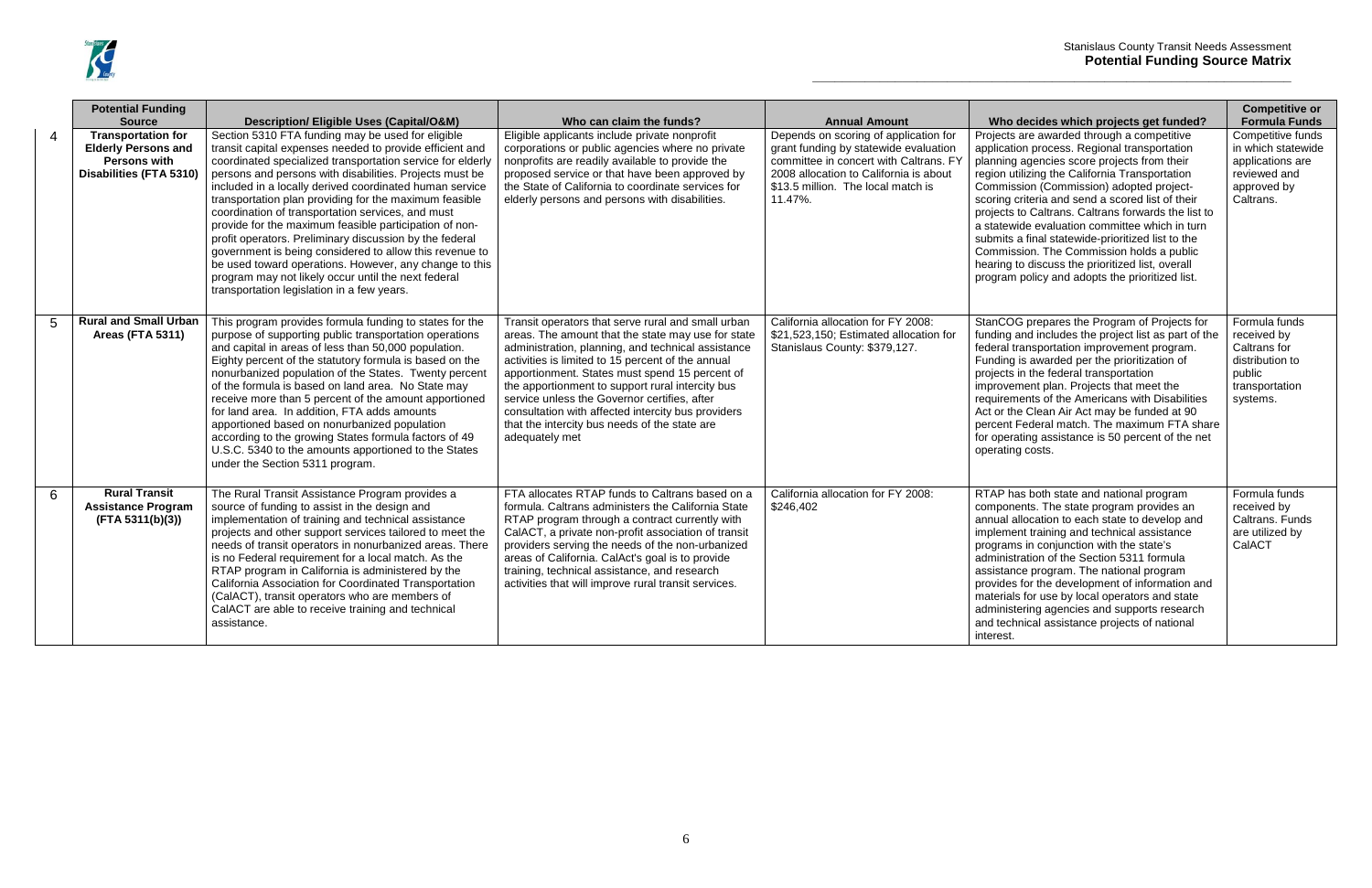|    | <b>Potential Funding</b>                                                               |                                                                                                                                                                                                                                                                                                                                                                                                                                                                                                                                                                                                                                                                                                                                                                                                              |                                                                                                                                                                                                                                                                                                                                                                                                                                                                                                                                                                                                     |                                                                                                                                                                                                                                                                                                                                                                                                                                                                                                                                                                                                              |                                                                                                                                                                                                                                                                                                                                                                                                                                                                                                                                                                                                                                          | <b>Competitive or</b>                                                                                         |
|----|----------------------------------------------------------------------------------------|--------------------------------------------------------------------------------------------------------------------------------------------------------------------------------------------------------------------------------------------------------------------------------------------------------------------------------------------------------------------------------------------------------------------------------------------------------------------------------------------------------------------------------------------------------------------------------------------------------------------------------------------------------------------------------------------------------------------------------------------------------------------------------------------------------------|-----------------------------------------------------------------------------------------------------------------------------------------------------------------------------------------------------------------------------------------------------------------------------------------------------------------------------------------------------------------------------------------------------------------------------------------------------------------------------------------------------------------------------------------------------------------------------------------------------|--------------------------------------------------------------------------------------------------------------------------------------------------------------------------------------------------------------------------------------------------------------------------------------------------------------------------------------------------------------------------------------------------------------------------------------------------------------------------------------------------------------------------------------------------------------------------------------------------------------|------------------------------------------------------------------------------------------------------------------------------------------------------------------------------------------------------------------------------------------------------------------------------------------------------------------------------------------------------------------------------------------------------------------------------------------------------------------------------------------------------------------------------------------------------------------------------------------------------------------------------------------|---------------------------------------------------------------------------------------------------------------|
|    | <b>Source</b><br><b>Job Access and</b><br><b>Reverse Commute</b><br>Program (FTA 5316) | Description/ Eligible Uses (Capital/O&M)<br>The Job Access and Reverse Commute (JARC)<br>program is intended to help individuals successfully<br>transition from welfare to work and reach needed<br>employment support services such as childcare and job<br>training activities. JARC was established as part of<br>federal transportation legislation to address the unique<br>transportation challenges faced by welfare recipients<br>and low-income persons seeking to get and keep<br>jobs. Funds can be used for operating or capital.                                                                                                                                                                                                                                                               | Who can claim the funds?<br>With the passage of SAFETEA-LU, JARC<br>funding is allocated by formula to Caltrans for<br>areas with populations below 200,000<br>persons, and to designated recipients for<br>areas with populations of 200,000 persons and<br>above. The formula is based on the number of<br>eligible low-income and welfare recipients in<br>urbanized and rural areas. Eligible applicants<br>include social services agencies, private and<br>public transportation operators, and non-profit<br>organizations.                                                                  | <b>Annual Amount</b><br>SAFETEA-LU authorized a total of \$727<br>million nationwide for JARC grants from<br>Fiscal Years 2006 through 2009. Caltrans<br>administers JARC for Small-Urban and<br>Non-Urban (Rural) Areas. Maximum per<br>project per year is \$200,000. The<br>StanCOG federal transportation<br>improvement plan programs a total of<br>\$659,000 in JARC funding for Stanislaus<br>County operators over a three year funding<br>cycle from FY's 2007-08 through 2009-10.<br>A local funding match (20% for capital,<br>50% for operating) is required to leverage<br>these federal funds. | Who decides which projects get funded?<br>SAFETEA-LU requires that all JARC projects<br>selected for funding must be derived from a<br>locally developed Coordinated Public Transit-<br>Human Services Transportation Plan. The<br>Coordinated Plan identifies existing services,<br>needs, strategies and priorities for low-income<br>individuals, individuals with disabilities and older<br>adults. Caltrans determines project funding using<br>the statewide Small-Urban and Non-Urban<br>(Rural) Areas share, while StanCOG determines<br>project funding using the regional federal<br>transportation improvement program share. | <b>Formula Funds</b><br>Competitively<br>selected projects<br>by StanCOG based<br>on the Coordinated<br>Plan. |
| 8  | <b>New Freedom</b><br>Program (FTA 5317)                                               | The New Freedom Program supports new public<br>transportation services and public transportation<br>alternatives beyond those required by the Americans<br>with Disabilities Act (ADA), and that assist individuals<br>with disabilities with transportation, including<br>transportation to and from jobs, and employment<br>support services. Example programs include supporting<br>the administration and expenses related to new voucher<br>programs for transportation services offered by human<br>service providers; supporting new volunteer driver and<br>aide programs; and supporting new mobility<br>management and coordination programs among public<br>transportation providers and other human service<br>agencies providing transportation. Funds can be used<br>for operating or capital. | With the passage of SAFETEA-LU, New<br>Freedom funding is allocated by formula to<br>Caltrans for areas with populations below<br>200,000 persons, and to designated recipients<br>(Metropolitan Planning Organizations or local<br>transportation commissions) for areas with<br>populations of 200,000 persons and above.<br>The formula is based on the estimated number<br>of ADA eligible transportation recipients in<br>urbanized and rural areas. Eligible applicants<br>include social services agencies, private and<br>public transportation operators, and non-profit<br>organizations. | SAFETEA-LU authorized a total of \$87.5<br>million nationally for FY 2008, \$92.5 million<br>for FY 2009. Caltrans administers New<br>Freedom for Small-Urban and Non-Urban<br>(Rural) Areas. Maximum per project per<br>year is \$125,000. The StanCOG federal<br>transportation improvement plan programs<br>a total of \$304,000 in New Freedom<br>funding for Stanislaus County operators<br>over a three year funding cycle from FY's<br>2007-08 through 2009-10. A local funding<br>match (20% for capital, 50% for operating)<br>is required to leverage these federal funds.                         | SAFETEA-LU requires that all New Freedom<br>projects selected for funding must be derived<br>from a locally developed Coordinated Public<br>Transit-Human Services Transportation Plan.<br>The Coordinated Plan identifies existing services,<br>needs, strategies and priorities for low-income<br>individuals, individuals with disabilities and older<br>adults. Caltrans determines project funding using<br>the statewide Small-Urban and Non-Urban<br>(Rural) Areas share, while StanCOG determines<br>project funding using the regional federal<br>transportation improvement plan programmed<br>share.                          | Competitively<br>selected projects<br>by StanCOG based<br>on the Coordinated<br>Plan.                         |
| 9  | <b>Proposition 1B-</b><br><b>Transportation Bond</b><br>Program                        | The applicable portion of Prop. 1B is the Public<br>Transportation Modernization, Improvement, and<br>Service Enhancement Account. Eligible projects are<br>transit capital projects for purposes of one of the<br>following: a. Rehabilitation, safety, or modernization<br>improvements; b. Capital service enhancements or<br>expansions; c. New capital projects; d. Bus rapid transit<br>improvements; e. Rolling stock procurement,<br>rehabilitation, expansion or replacement.                                                                                                                                                                                                                                                                                                                       | Funds for transit modernization and<br>improvement are distributed to the transit<br>operators via the State Transit Assistance<br>formula.                                                                                                                                                                                                                                                                                                                                                                                                                                                         | Stanislaus region: \$2.9 million                                                                                                                                                                                                                                                                                                                                                                                                                                                                                                                                                                             | Local jurisdictions in concert with StanCOG.                                                                                                                                                                                                                                                                                                                                                                                                                                                                                                                                                                                             | Formula for transit<br>modernization,<br>improvement and<br>service<br>enhancement.                           |
| 10 | <b>State Transportation</b><br><b>Improvement Program</b><br>(STIP)                    | Every two years, the California Transportation<br>Commission programs funds for a variety of projects<br>that relieve congestion on state highways and local<br>streets, including transit construction projects. Seventy-<br>five percent of STIP funds are distributed to the<br>counties. The remaining 25 percent is programmed for<br>intercity highway and rail improvements.                                                                                                                                                                                                                                                                                                                                                                                                                          | Local agencies work through their Regional<br>Transportation Planning Agency (RTPA),<br>County Transportation Commission, or<br>Metropolitan Planning Organization (MPO), as<br>appropriate, to nominate projects for inclusion<br>in the STIP.                                                                                                                                                                                                                                                                                                                                                     | Varies based on available funding.                                                                                                                                                                                                                                                                                                                                                                                                                                                                                                                                                                           | Local jurisdictions in concert with StanCOG.                                                                                                                                                                                                                                                                                                                                                                                                                                                                                                                                                                                             | Competitive<br>funding against<br>other transportation<br>needs.                                              |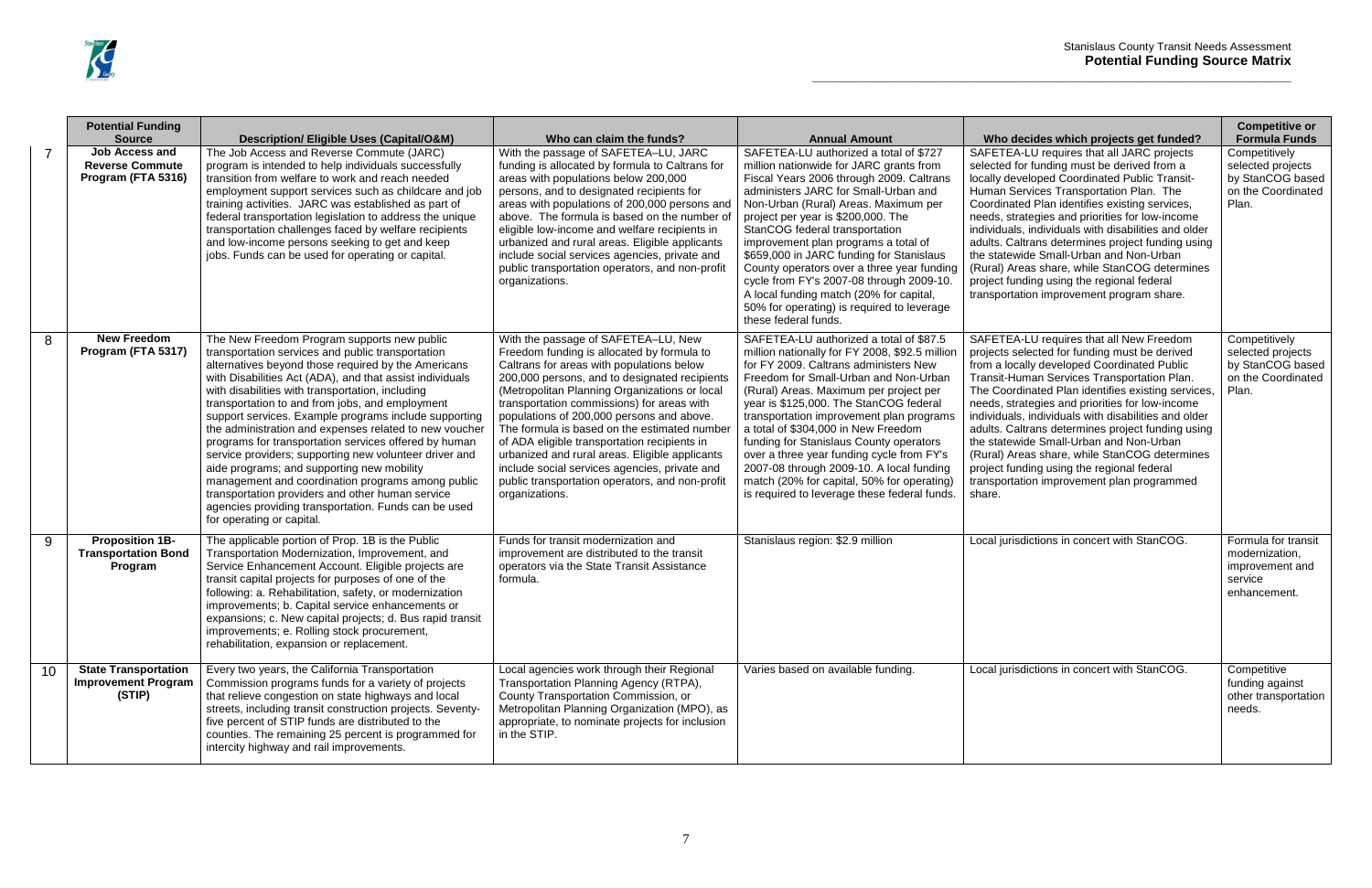|    | <b>Potential Funding</b><br><b>Source</b>                                             | <b>Description/ Eligible Uses (Capital/O&amp;M)</b>                                                                                                                                                                                                                                                                                                                                                                                                                                                                                                                                                                                                                                                                                                                                | Who can claim the funds?                                                                                                                                                                                                                                                                                                                                                                                                                                                                                                                                                                                          | <b>Annual Amount</b>                                                                                                                                                     | Who decides which projects get funded?                                                                                                                                                                                                                                                                                                                                                                                                                                                                                                                                                  | <b>Competitive or</b><br><b>Formula Funds</b>                                 |
|----|---------------------------------------------------------------------------------------|------------------------------------------------------------------------------------------------------------------------------------------------------------------------------------------------------------------------------------------------------------------------------------------------------------------------------------------------------------------------------------------------------------------------------------------------------------------------------------------------------------------------------------------------------------------------------------------------------------------------------------------------------------------------------------------------------------------------------------------------------------------------------------|-------------------------------------------------------------------------------------------------------------------------------------------------------------------------------------------------------------------------------------------------------------------------------------------------------------------------------------------------------------------------------------------------------------------------------------------------------------------------------------------------------------------------------------------------------------------------------------------------------------------|--------------------------------------------------------------------------------------------------------------------------------------------------------------------------|-----------------------------------------------------------------------------------------------------------------------------------------------------------------------------------------------------------------------------------------------------------------------------------------------------------------------------------------------------------------------------------------------------------------------------------------------------------------------------------------------------------------------------------------------------------------------------------------|-------------------------------------------------------------------------------|
| 11 | <b>Social Services Block</b><br>Grant (Title XX of the<br><b>Social Security Act)</b> | Federal Department of Health and Human Services<br>program that assists States to achieve a wide range of<br>social policy goals, which include preventing child<br>abuse, increasing the availability of child care, and<br>providing community-based care for the elderly and<br>disabled. For persons with disabilities living<br>independently in the community, services include<br>transportation needs.                                                                                                                                                                                                                                                                                                                                                                     | Federal funding is allocated to States according to<br>population.                                                                                                                                                                                                                                                                                                                                                                                                                                                                                                                                                | California's Share estimated at about<br>\$145,000,000 annually                                                                                                          | States are given wide discretion to determine the<br>services to be provided and the groups that may<br>be eligible for services, usually low income<br>families and individuals. In addition to supporting<br>social services, the law allows States to use their<br>allotment for staff training, administration,<br>planning, evaluation, and purchasing technical<br>assistance in developing, implementing, or<br>administering the State social service programs.<br>States decide what amount of the Federal<br>allotment to spend on services, training, and<br>administration. | Formula funds<br>provided to the<br>State.                                    |
| 12 | Older<br><b>Americans Act Title III</b>                                               | The legislative intent of the Community-Based Services<br>program (Title III of the Older Americans Act) is to make<br>community-based services available to elders who are<br>at risk of losing their independence. It is intended further<br>that States and communities participate actively in<br>funding community-based services and develop the<br>capacity in communities across the States to support the<br>home and community-based service needs of elderly<br>individuals, particularly the poor, minorities and those<br>who live in rural areas where access to services may be<br>limited. Affordable mobility is necessary for many older<br>adults to access health care and other personal<br>services, retail, business, recreation and social<br>engagements. | Under Title III of the Older Americans Act, State<br>Units on Aging are allocated funds for state and<br>community programs based on formulas that<br>reflect the number of older residents in their state.<br>Through its Supportive Services and Senior<br>Centers Program under Title III, the Administration<br>on Aging provides formula funding to the State<br>Units on Aging for a wide array of supportive<br>services. The program provides "access" services,<br>such as information and assistance, outreach, and<br>transportation.                                                                  | Approximately \$360 million nationally<br>is appropriated annually for this<br>program.                                                                                  | State Units on Aging award funds to Area<br>Agencies on Aging, most use a portion of these<br>funds to help meet the transportation needs of<br>older persons.                                                                                                                                                                                                                                                                                                                                                                                                                          | Formula funds<br>provided to the<br>Area Agencies on<br>Aging                 |
| 13 | <b>Veterans</b><br>Administration                                                     | The Disabled American Veterans Volunteer<br>Transportation Network (VTN) provides an alternative<br>option for transportation of eligible veterans seeking<br>Veterans Administration (VA) services. VTN was<br>established to provide needed transportation for<br>veterans seeking services from a VA facility and/or an<br>authorized facility. The range of options includes<br>volunteer driver or client mileage reimbursement,<br>the purchase of transit tickets and the operation of<br>VA vans by volunteer drivers.                                                                                                                                                                                                                                                     | Transportation Volunteer Drivers are regularly<br>scheduled volunteers whose assignment is<br>specifically stated as providing transportation to<br>and from Department of Veterans Affairs (VA)<br>facilities for veterans in the community who seek<br>services or benefits from VA. Transportation<br>Volunteer Drivers may utilize their own vehicles in<br>the process of escorting veterans to and from VA<br>facilities, and provide this service without<br>compensation (WOC) from VA, the veteran patient,<br>and/or a service organization (with the possible<br>exception of out-of-pocket expenses). | Part of funding for local VA services.                                                                                                                                   | Linkage needs to be established between the<br>Disabled American Veterans Hospital Service<br>Coordinator and the VA Medical Center<br>Community Service Coordinator to ensure the<br>availability and utilization of the full range of<br>community transportation resources.                                                                                                                                                                                                                                                                                                          | Formula funds<br>provided through<br>Department of<br><b>Veterans Affairs</b> |
| 14 | <b>Mental Health</b><br><b>Services Act</b><br>(Proposition 63)                       | The Mental Health Services Act (MHSA) imposes a 1%<br>income tax on personal income in excess of \$1 million.<br>The MHSA provides funding to expand community<br>mental health services. Client-specific transportation<br>costs are eligible for MHSA                                                                                                                                                                                                                                                                                                                                                                                                                                                                                                                            | Much of the funding is distributed to county mental<br>health programs upon approval of their plans for<br>each component of the MHSA.                                                                                                                                                                                                                                                                                                                                                                                                                                                                            | Statewide, the Act was projected to<br>generate approximately \$254 million<br>in fiscal year 2004-05, \$683 million in<br>2005-06 and increasing amounts<br>thereafter. | County mental health programs                                                                                                                                                                                                                                                                                                                                                                                                                                                                                                                                                           | Formula funds that<br>are provided to<br>county mental<br>health programs.    |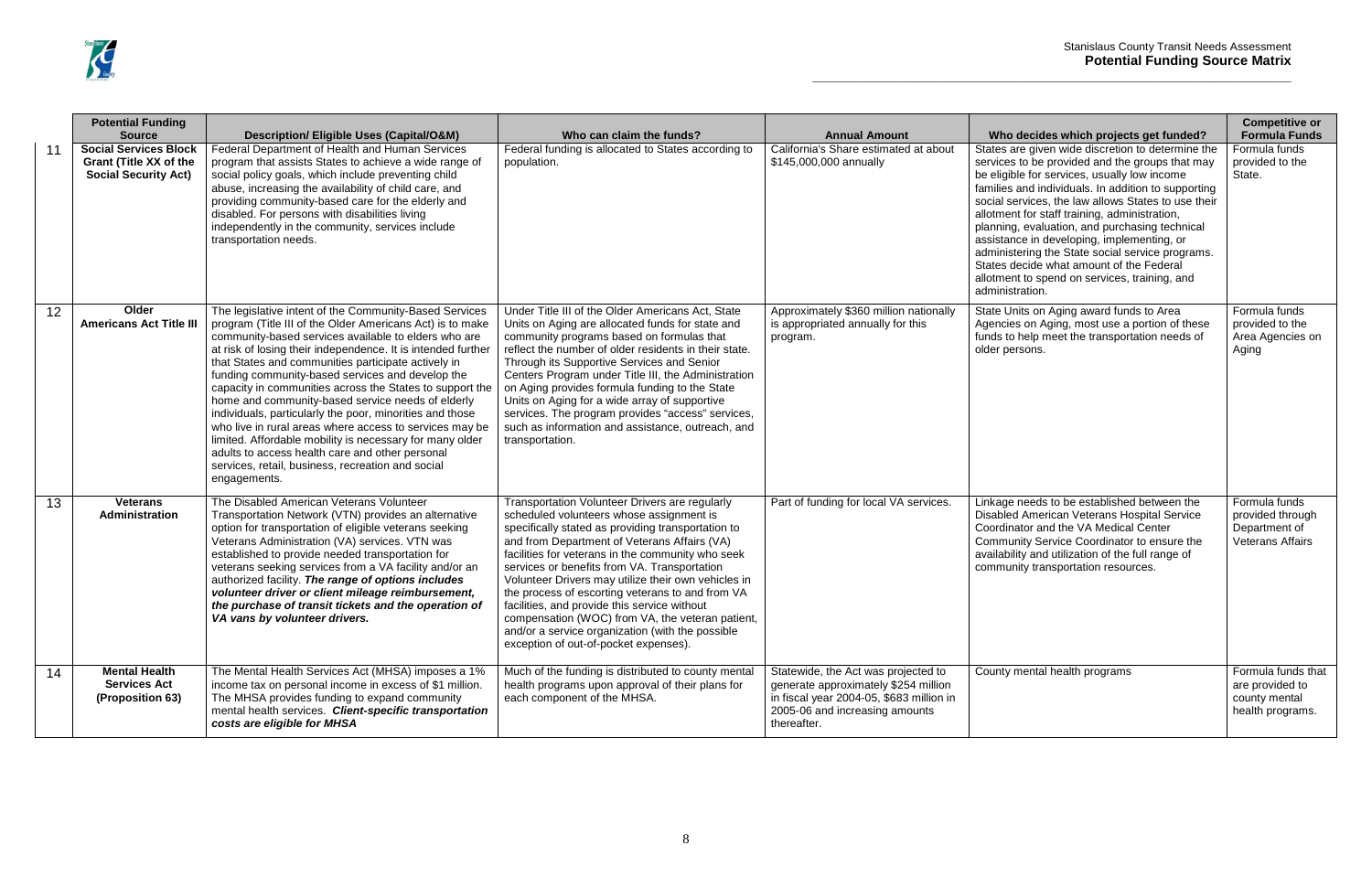|    | <b>Potential Funding</b>                                             |                                                                                                                                                                                                                                                                                                                                                                                                                                                                                                                                                                                                                                                                                                                                                                                                                                                                           |                                                                                                                                                                                                                                                                                                                                                                                                                                                                                                                                                                                                                                                                                                                                                                                  |                                                                                                                                                                                                                                                                                                        |                                                                                                                                                                                                                                                                                                                                                                                                                                                                                                                                                                                                                                                                                                 |
|----|----------------------------------------------------------------------|---------------------------------------------------------------------------------------------------------------------------------------------------------------------------------------------------------------------------------------------------------------------------------------------------------------------------------------------------------------------------------------------------------------------------------------------------------------------------------------------------------------------------------------------------------------------------------------------------------------------------------------------------------------------------------------------------------------------------------------------------------------------------------------------------------------------------------------------------------------------------|----------------------------------------------------------------------------------------------------------------------------------------------------------------------------------------------------------------------------------------------------------------------------------------------------------------------------------------------------------------------------------------------------------------------------------------------------------------------------------------------------------------------------------------------------------------------------------------------------------------------------------------------------------------------------------------------------------------------------------------------------------------------------------|--------------------------------------------------------------------------------------------------------------------------------------------------------------------------------------------------------------------------------------------------------------------------------------------------------|-------------------------------------------------------------------------------------------------------------------------------------------------------------------------------------------------------------------------------------------------------------------------------------------------------------------------------------------------------------------------------------------------------------------------------------------------------------------------------------------------------------------------------------------------------------------------------------------------------------------------------------------------------------------------------------------------|
|    | <b>Source</b>                                                        | Description/ Eligible Uses (Capital/O&M)                                                                                                                                                                                                                                                                                                                                                                                                                                                                                                                                                                                                                                                                                                                                                                                                                                  | Who can claim the funds?                                                                                                                                                                                                                                                                                                                                                                                                                                                                                                                                                                                                                                                                                                                                                         | <b>Annual Amount</b>                                                                                                                                                                                                                                                                                   | Who decides which projects get funded?                                                                                                                                                                                                                                                                                                                                                                                                                                                                                                                                                                                                                                                          |
| 15 | <b>California Department</b><br>of Developmental<br><b>Services</b>  | The California Department of Developmental Services is the<br>agency through which the State of California provides services<br>and supports to individuals with developmental disabilities. These<br>disabilities include mental retardation, cerebral palsy, epilepsy,<br>autism and related conditions. Services are provided through<br>state-operated developmental centers and community facilities,<br>and contracts with 21 nonprofit regional centers. The Regional<br>Centers serve as a local resource to help find and access the<br>services and supports available to individuals with developmental<br>disabilities and their families. Transportation service is<br>coordinated or provided by the Regional Centers with<br><b>California Department of Developmental Services funding.</b>                                                               | Regional centers are nonprofit private corporations that<br>contract with the Department of Developmental Services to<br>provide or coordinate services and supports for individuals with<br>developmental disabilities. The Valley Mountain Regional<br>Center serves Stanislaus County.                                                                                                                                                                                                                                                                                                                                                                                                                                                                                        | The Valley Mountain<br>Regional Center's annual<br>budget is approximately<br>\$3 million. Funding<br>sources include the<br>California Department of<br>Developmental Services.                                                                                                                       | The Valley Mountain Regional Center                                                                                                                                                                                                                                                                                                                                                                                                                                                                                                                                                                                                                                                             |
| 16 | <b>Consolidated Health</b><br><b>Center Program</b>                  | The Federal Health Resource and Services Administrations<br>(HRSA) Bureau of Primary Health Care (BPHC) funds health<br>centers that provide primary and preventative health care to<br>diverse underserved populations. These include people who face<br>barriers in accessing services because they have difficulty<br>obtaining transportation to the health center. Health centers<br>address this issue in various ways, including: providing<br>rides to/from the health center in center-owned vans;<br>providing clients with public transportation vouchers; and/or<br>providing clients with cab fare from a "taxi fund."                                                                                                                                                                                                                                       | Health centers are required to provide transportation services<br>as part of the center's "enabling services." Specifically, the<br>enabling services section of the health center authorizing<br>legislation includes transportation within the definition of<br>"required primary health services." It is HRSA's policy that<br>health centers covered under section 330 of the Public Health<br>Service (PHS) Act must provide services that help ensure<br>access to basic health care, including services that enable<br>patients to access health center services, such as<br>transportation.                                                                                                                                                                              | Transportation can be<br>covered under health<br>center funding.                                                                                                                                                                                                                                       | Health Resource and Services Administrations<br>(HRSA) Bureau of Primary Health Care                                                                                                                                                                                                                                                                                                                                                                                                                                                                                                                                                                                                            |
| 17 | <b>Community</b><br><b>Development Block</b><br><b>Grants (CDBG)</b> | Communities receiving CDBG funds from the State may use the<br>funds for many kinds of community development activities. The<br>grant funds have assisted very-low, low and moderate-income<br>persons/households by providing much needed services, housing<br>and facilities.                                                                                                                                                                                                                                                                                                                                                                                                                                                                                                                                                                                           | The annual CDBG appropriation is allocated between States<br>and local jurisdictions called "non-entitlement" and "entitlement'<br>communities respectively. Entitlement communities are<br>comprised of central cities of Metropolitan Statistical Areas<br>(MSAs); metropolitan cities with populations of at least 50,000;<br>and qualified urban counties with a population of 200,000 or<br>more (excluding the populations of entitlement cities). States<br>distribute CDBG funds to non-entitlement localities not qualified<br>as entitlement communities. Funding to nonprofit entities could<br>include carrying out economic development and job<br>creation/retention activities. These activities could involve<br>transportation/vehicle purchase and operations. | HUD determines the<br>amount of each grant by<br>using a formula<br>comprised of several<br>measures of community<br>need, including the extent<br>of poverty, population,<br>housing overcrowding,<br>age of housing, and<br>population growth lag in<br>relationship to other<br>metropolitan areas. | States participating in the CDBG Program award<br>grants only to units of general local government the<br>carry out development activities. Annually each Sta<br>develops funding priorities and criteria for selecting<br>projects. HUD's role under the State CDBG progra<br>is to ensure State compliance with Federal laws,<br>regulations and policies. Local jurisdictions decide<br>local projects. The City of Davis, as an example,<br>selects applications on an annual basis for use<br><b>CDBG funding. It has awarded funding to the Y</b><br>Adult Day Health Center to cover a portion of<br>transportation operating expenses in the<br>approximate amount of \$6,000 per year. |
| 18 | <b>Medi-Cal Services</b>                                             | Medi-Cal is California's Medicaid program. This is a public health<br>insurance program which provides needed health care services<br>for low-income individuals including families with children,<br>seniors, persons with disabilities, foster care, pregnant women,<br>and low income people with specific diseases such as<br>tuberculosis, breast cancer or HIV/AIDS. Medi-Cal is financed<br>equally by the State and federal government. Medi-Cal providers<br>including Adult Day Health Care programs are reimbursed with<br>Medi-Cal funding. A portion of the payments could be used for<br>transportation programs for the facility's clients. While<br>transportation may not always be a medical service, it ensures<br>that individuals can get to and from needed care and thus is<br>necessary for the effective administration of health care services. | Medi-Cal providers, such as Adult Day Health Care facilities.                                                                                                                                                                                                                                                                                                                                                                                                                                                                                                                                                                                                                                                                                                                    | Annual state and federal<br>funding from Medicaid.                                                                                                                                                                                                                                                     | Transportation costs covered by Medi-Cal include<br>related travel expenses determined to be necessa<br>by the state agency to secure medical examination<br>and treatment for a recipient. Approval of covere<br>costs by Medi-Cal are restricted and include<br>transport of wheelchair or stretcher patients.                                                                                                                                                                                                                                                                                                                                                                                |

| Who decides which projects get funded?                                                                                                                                                                                                                                                                                                                                                                                                                                                                                                                                                                                                                                                             | <b>Competitive or</b><br><b>Formula Funds</b>                              |
|----------------------------------------------------------------------------------------------------------------------------------------------------------------------------------------------------------------------------------------------------------------------------------------------------------------------------------------------------------------------------------------------------------------------------------------------------------------------------------------------------------------------------------------------------------------------------------------------------------------------------------------------------------------------------------------------------|----------------------------------------------------------------------------|
| The Valley Mountain Regional Center                                                                                                                                                                                                                                                                                                                                                                                                                                                                                                                                                                                                                                                                | Regional centers<br>obtain funding<br>through contracts<br>with the State. |
| Health Resource and Services Administrations<br>(HRSA) Bureau of Primary Health Care                                                                                                                                                                                                                                                                                                                                                                                                                                                                                                                                                                                                               | Competitive<br>funding for<br>service area<br>health centers.              |
| States participating in the CDBG Program award<br>grants only to units of general local government that<br>carry out development activities. Annually each State<br>develops funding priorities and criteria for selecting<br>projects. HUD's role under the State CDBG program<br>is to ensure State compliance with Federal laws,<br>regulations and policies. Local jurisdictions decide<br>local projects. The City of Davis, as an example,<br>selects applications on an annual basis for use of<br>CDBG funding. It has awarded funding to the Yolo<br>Adult Day Health Center to cover a portion of<br>transportation operating expenses in the<br>approximate amount of \$6,000 per year. | Formula funds<br>that are provided<br>to local<br>jurisdictions.           |
| Transportation costs covered by Medi-Cal include<br>related travel expenses determined to be necessary<br>by the state agency to secure medical examinations<br>and treatment for a recipient. Approval of covered<br>costs by Medi-Cal are restricted and include<br>transport of wheelchair or stretcher patients.                                                                                                                                                                                                                                                                                                                                                                               | Formula provided<br>by the State.                                          |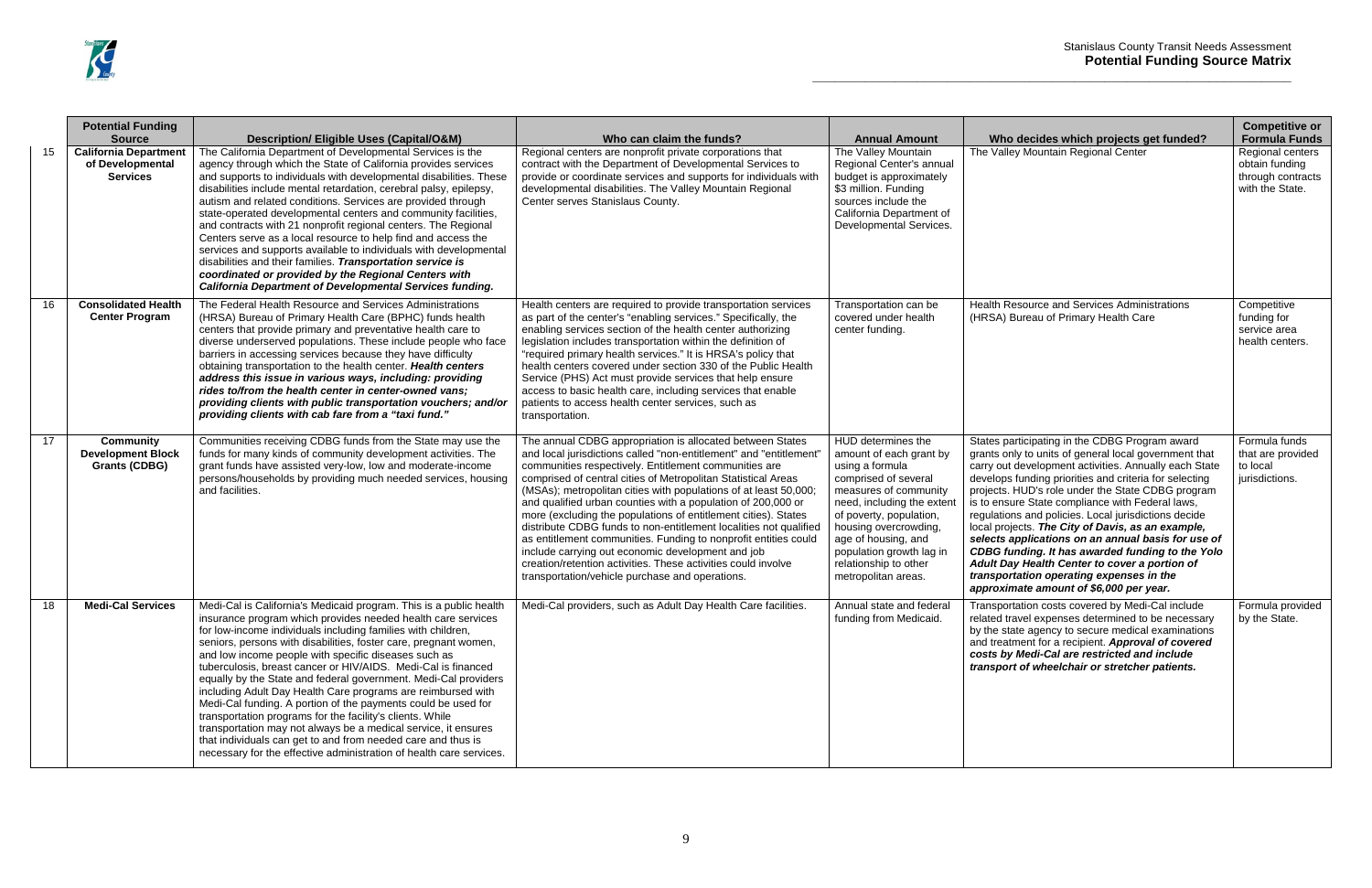| Who decides which projects get funded?                                                                                                                                                                                                                                                                                                                                                                                                                    | <b>Competitive or</b><br><b>Formula Funds</b>                                                                                                                      |
|-----------------------------------------------------------------------------------------------------------------------------------------------------------------------------------------------------------------------------------------------------------------------------------------------------------------------------------------------------------------------------------------------------------------------------------------------------------|--------------------------------------------------------------------------------------------------------------------------------------------------------------------|
|                                                                                                                                                                                                                                                                                                                                                                                                                                                           |                                                                                                                                                                    |
| StanCOG evaluates annual claims for funds<br>and follows the adopted cost sharing<br>procedures. Public participation is a key<br>component of TDA, including the annual<br>transit unmet needs process and public<br>meetings to discuss transportation needs<br>and to hear concerns. The Social Service<br>Transportation Advisory Council (SSTAC) is<br>a focal point for determining unmet transit<br>needs and recommending funding for<br>transit. | Formula funds<br>provided to each<br>local jurisdiction<br>based on<br>population. Claims<br>by local<br>jurisdictions are<br>submitted for<br>funding allocation. |
| The transit operator providing the vehicles<br>or shelters for advertising decides how the<br>funds are used.                                                                                                                                                                                                                                                                                                                                             | N/A                                                                                                                                                                |
| The agency providing the transit service for<br>the fare paying customer.<br>Social service transportation programs can<br>request passenger donations in lieu of fare<br>collection                                                                                                                                                                                                                                                                      | N/A                                                                                                                                                                |
| The agency sponsoring the fundraiser and<br>donation.                                                                                                                                                                                                                                                                                                                                                                                                     | N/A                                                                                                                                                                |
| N/A                                                                                                                                                                                                                                                                                                                                                                                                                                                       | N/A                                                                                                                                                                |

|    | <b>Potential Funding</b><br><b>Source</b>                                  | Description/ Eligible Uses (Capital/O&M)                                                                                                                                                                                                                                                                                                                                                                                                                                                                                                                                                                                                                                                                                                                                                                                                                                                                                                                                                                                                                       | Who can claim the funds?                                                                                                                                                                                                                                                                                                                                                                                             | <b>Annual Amount</b>                                                                                                                                                                                                                                                                                                                                                                                                                                                                                                                                                                                                                                                                                                                                                                                                                                                                                                | Who decides which projects get funded?                                                                                                                                                                                                                                                                                                                                                                                                                    | $\mathbf C$                                                     |
|----|----------------------------------------------------------------------------|----------------------------------------------------------------------------------------------------------------------------------------------------------------------------------------------------------------------------------------------------------------------------------------------------------------------------------------------------------------------------------------------------------------------------------------------------------------------------------------------------------------------------------------------------------------------------------------------------------------------------------------------------------------------------------------------------------------------------------------------------------------------------------------------------------------------------------------------------------------------------------------------------------------------------------------------------------------------------------------------------------------------------------------------------------------|----------------------------------------------------------------------------------------------------------------------------------------------------------------------------------------------------------------------------------------------------------------------------------------------------------------------------------------------------------------------------------------------------------------------|---------------------------------------------------------------------------------------------------------------------------------------------------------------------------------------------------------------------------------------------------------------------------------------------------------------------------------------------------------------------------------------------------------------------------------------------------------------------------------------------------------------------------------------------------------------------------------------------------------------------------------------------------------------------------------------------------------------------------------------------------------------------------------------------------------------------------------------------------------------------------------------------------------------------|-----------------------------------------------------------------------------------------------------------------------------------------------------------------------------------------------------------------------------------------------------------------------------------------------------------------------------------------------------------------------------------------------------------------------------------------------------------|-----------------------------------------------------------------|
|    | <b>Local/Other</b>                                                         |                                                                                                                                                                                                                                                                                                                                                                                                                                                                                                                                                                                                                                                                                                                                                                                                                                                                                                                                                                                                                                                                |                                                                                                                                                                                                                                                                                                                                                                                                                      |                                                                                                                                                                                                                                                                                                                                                                                                                                                                                                                                                                                                                                                                                                                                                                                                                                                                                                                     |                                                                                                                                                                                                                                                                                                                                                                                                                                                           |                                                                 |
| 19 | <b>Transportation</b><br><b>Development Act</b>                            | Transportation Development Act (TDA) funds a wide<br>variety of transportation programs, including planning<br>and program activities, pedestrian and bicycle facilities,<br>community transit services, public transportation, and<br>local streets and roads (for counties under 500,000<br>population per the 1970 federal census). The TDA<br>provides two major sources of funding for public<br>transportation: the Local Transportation Fund (LTF) and<br>the State Transit Assistance fund (STA). The STA fund<br>portion can only be used for transportation planning and<br>mass transportation purposes. The LTF is derived from<br>a 1/4 cent of the general sales taxes collected<br>statewide. The STA fund generally derives its revenues<br>from statewide sales tax on gasoline and diesel fuel.<br>TDA funds under TDA Article 8, Section 99400 (c)<br>and Section 99405 (c) can be used as a revenue<br>source for non-public transit transportation<br>alternatives for the services meet performance<br>standards established by StanCOG. | TDA statute under Public Utilities Code Section<br>99233.11 identifies the order of claims for<br>funds, including StanCOG for administration<br>and planning, and local cities and the county<br>for bike and pedestrian projects, public transit,<br>and streets and roads.                                                                                                                                        | Based on the January 2009 StanCOG staff<br>report of revised TDA apportionments<br>presented to the Policy Board, estimated<br>Local Transportation Funds (LTF) for<br>Stanislaus County for FY 08-09 is \$15 million.<br>After deducting for TDA administration,<br>planning, and bike/pedestrian allocations, the<br>remaining amount is \$14.1 million. If a<br><b>Consolidated Transportation Services Agency</b><br>(CTSA) is established, it would be eligible for<br>up to 5% of remaining LTF prior to distribution<br>for public transit and streets and roads. This<br>would approximately amount to a maximum of<br>\$705,000. Also, based on the January 2009<br>StanCOG staff report, the revised TDA<br>apportionment for public transit due to the<br>potential loss of State Transit Assistance<br>Funds is \$12.1 million. The revised<br>apportionment for streets and roads is \$2.0<br>million. | StanCOG evaluates annual claims for funds<br>and follows the adopted cost sharing<br>procedures. Public participation is a key<br>component of TDA, including the annual<br>transit unmet needs process and public<br>meetings to discuss transportation needs<br>and to hear concerns. The Social Service<br>Transportation Advisory Council (SSTAC) is<br>a focal point for determining unmet transit<br>needs and recommending funding for<br>transit. | For<br>pro<br>loca<br>bas<br>pop<br>by l<br>juris<br>sub<br>fun |
| 20 | <b>Transit Advertising</b><br><b>Programs</b>                              | Transit operators may solicit advertising dollars and<br>charge bus advertising fees. Fees can vary depending<br>on which side of the bus the ads are place, the type of<br>bus vehicle (cutaway vs. large bus), and facility type<br>(benches and shelters) used to display the<br>advertisement. The funds can be used for both<br>capital/O&M.                                                                                                                                                                                                                                                                                                                                                                                                                                                                                                                                                                                                                                                                                                              | The transit operator will coordinate the process<br>and collect the fees. If the transit provider is<br>part of a larger network (e.g. large private non-<br>profit social services agency), the headquarters<br>agency might take the lead role in<br>administering the advertising program. The<br>revenues typically stay with the transit operator<br>that provides the vehicles or shelters for<br>advertising. | Varies depending on quantity and type of<br>advertising.                                                                                                                                                                                                                                                                                                                                                                                                                                                                                                                                                                                                                                                                                                                                                                                                                                                            | The transit operator providing the vehicles<br>or shelters for advertising decides how the<br>funds are used.                                                                                                                                                                                                                                                                                                                                             | N/A                                                             |
| 21 | <b>Fare Revenues/Rider</b><br><b>Donations/Contract</b><br><b>Revenues</b> | The revenues paid by passengers or through client<br>subscriptions/contracts can be used to offset operating<br>costs, and help to provide a local match for other<br>revenue sources.                                                                                                                                                                                                                                                                                                                                                                                                                                                                                                                                                                                                                                                                                                                                                                                                                                                                         | The agency providing the transit service for the<br>fare paying customer.                                                                                                                                                                                                                                                                                                                                            | Depends on fare program and ridership levels                                                                                                                                                                                                                                                                                                                                                                                                                                                                                                                                                                                                                                                                                                                                                                                                                                                                        | The agency providing the transit service for<br>the fare paying customer.<br>Social service transportation programs can<br>request passenger donations in lieu of fare<br>collection                                                                                                                                                                                                                                                                      | N/A                                                             |
| 22 | <b>Fundraisers/Community</b><br><b>Donations</b>                           | Locally generated revenue through community<br>fundraisers and donation campaigns.                                                                                                                                                                                                                                                                                                                                                                                                                                                                                                                                                                                                                                                                                                                                                                                                                                                                                                                                                                             | The agency sponsoring the fundraiser and<br>donation.                                                                                                                                                                                                                                                                                                                                                                | Depends on outcomes of each activity.                                                                                                                                                                                                                                                                                                                                                                                                                                                                                                                                                                                                                                                                                                                                                                                                                                                                               | The agency sponsoring the fundraiser and<br>donation.                                                                                                                                                                                                                                                                                                                                                                                                     | N/A                                                             |
| 23 | <b>Volunteers</b><br>Donate time to reduce<br>program delivery costs       | Volunteers provide a source of cost savings to a transit<br>operator in-lieu of revenue generation. Volunteers often<br>play a significant role in the viability of a specialized<br>transit service, from administering and operating the<br>service to providing customer service.                                                                                                                                                                                                                                                                                                                                                                                                                                                                                                                                                                                                                                                                                                                                                                           | N/A                                                                                                                                                                                                                                                                                                                                                                                                                  | N/A                                                                                                                                                                                                                                                                                                                                                                                                                                                                                                                                                                                                                                                                                                                                                                                                                                                                                                                 | N/A                                                                                                                                                                                                                                                                                                                                                                                                                                                       | N/A                                                             |